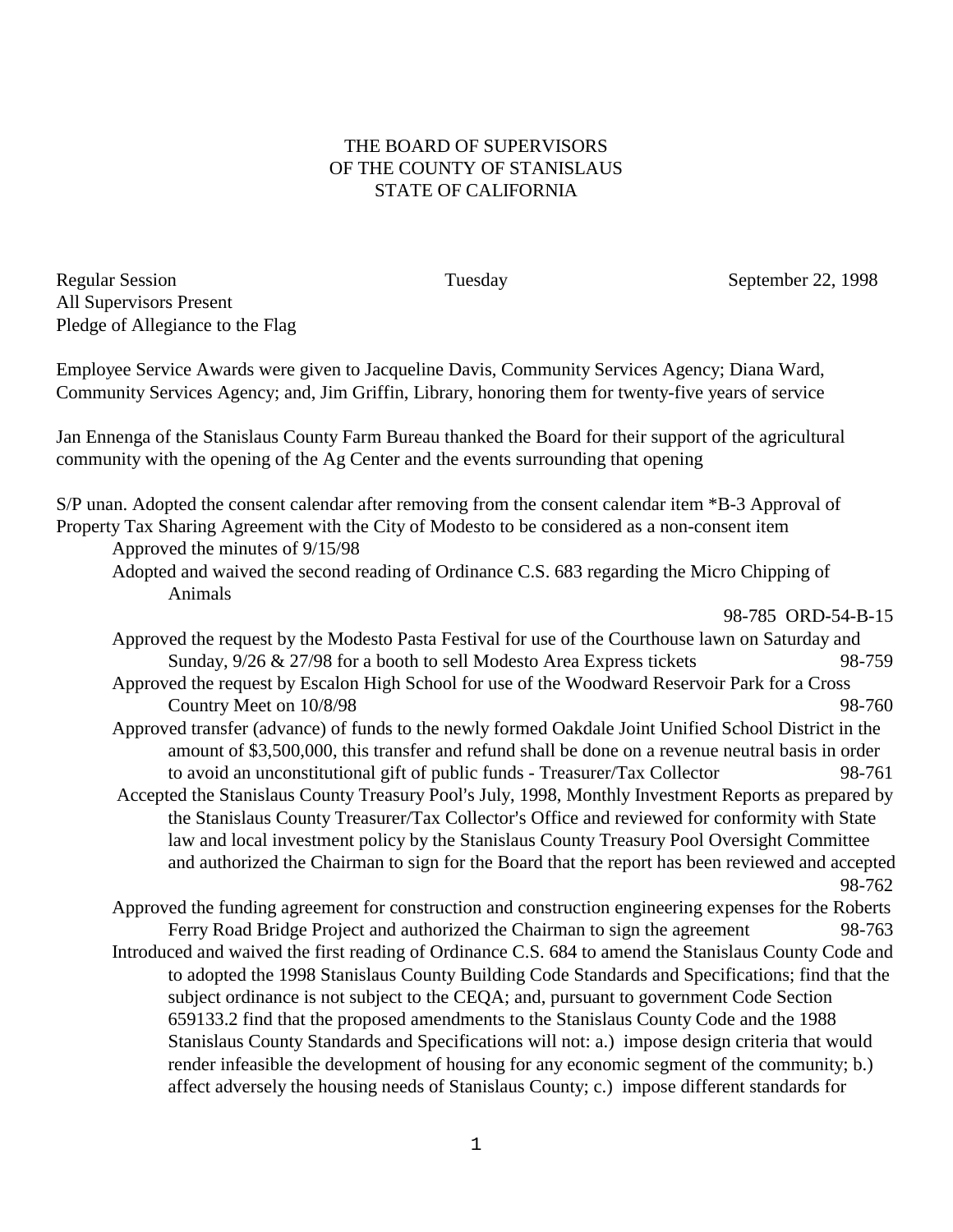publicly and privately financed public improvements 98-764 ORD-54-B-16

After conducting a public meeting on the ordinance to ban the application of biosolids; find the proposed ordinance to be consistent with County properties for a safe and healthy community; adopted a Negative Declaration based on the Initial Study for the project; find the project to be "de" minimis" for the purposes of the Fish  $\&$  Game Code; adopted and waived the second reading of Ordinance C.S. 681 regarding the Biosolids Ordinance Adding Chapter 9.34 to Title 9 98-765 ORD-54-B-12

Approved submitting a letter pursuant to California Rule of Court 978, requesting that the Texaco Producing, Inc. vs. County of Kern, decision of the Fifth District Court of Appeal, be published in the official reports 98-766

P/S unan. Authorized the CEO to sign a Property Tax Sharing Agreement with the City of Modesto on an eleven acre 400 foot strip along the east side of McHenry Avenue and authorized the CEO to send a letter to LAFCO supporting the annexation request and a copy of the Property Tax Sharing agreement 98-767 (1-1000

P/C unan. Approved an agreement with the Center for Public Policy Studies at California State University, Stanislaus, to identify community and County-wide assets that can be used by governmental agencies, community collaborative, and community-based organizations including the Harvest Bank and authorized the CEO to sign the agreement 98-768 (1-2238

C/P unan. Authorized the Community Services Agency (CSA) to offer classes on-site to retrain staff for changes in service delivery; authorized the CSA to enter into a three-year contract with the Yosemite Community College District to provide up to six classes per year at the CSA; authorized the CSA to pay YCCD: a.) up to \$6,300 per class when State apportionment funding is not available to the College to pay for class instruction; b.) up to \$4,460 per class when the cost of instruction is paid from State apportionment, which includes a tuition of \$2,160 (\$12 per unit per student/3 units per class/60 students) plus an onsite cost of \$2,300 per class; and, authorized the Director of CSA, or his assistant Director Designee, to sign the agreement and any amendments not to exceed the contract amount of \$113,400 98-769 (1-2701

M/S unan. Approved an Educational Stipend Program for Rodney Widenhouse, Mental Health Case Manager, and Dennis Kluding, Recreational Therapist, for the fall semester of 1998 through the Spring Semester of 2000 - Mental Health 98-770 (2-2553

## **Adjourned to sit as the Stanislaus County Redevelopment Agency at 9:26 a.m.**

| P/C unan. Approved the Consent Calendar               | $(1-1904)$ |
|-------------------------------------------------------|------------|
| Approved the minutes of $6/2/98$                      |            |
| Accepted Statement of Indebtedness - Information Item | 98-771     |

S/M (4-0)(Caruso abstained)Approved the commitment of \$20,500 to prepare a Shakelford Sewer Feasibility Study 98-772

C/P unan. Approved the commitment of \$125,000 to the 1998 Home Investment Partnership Program (HOME)